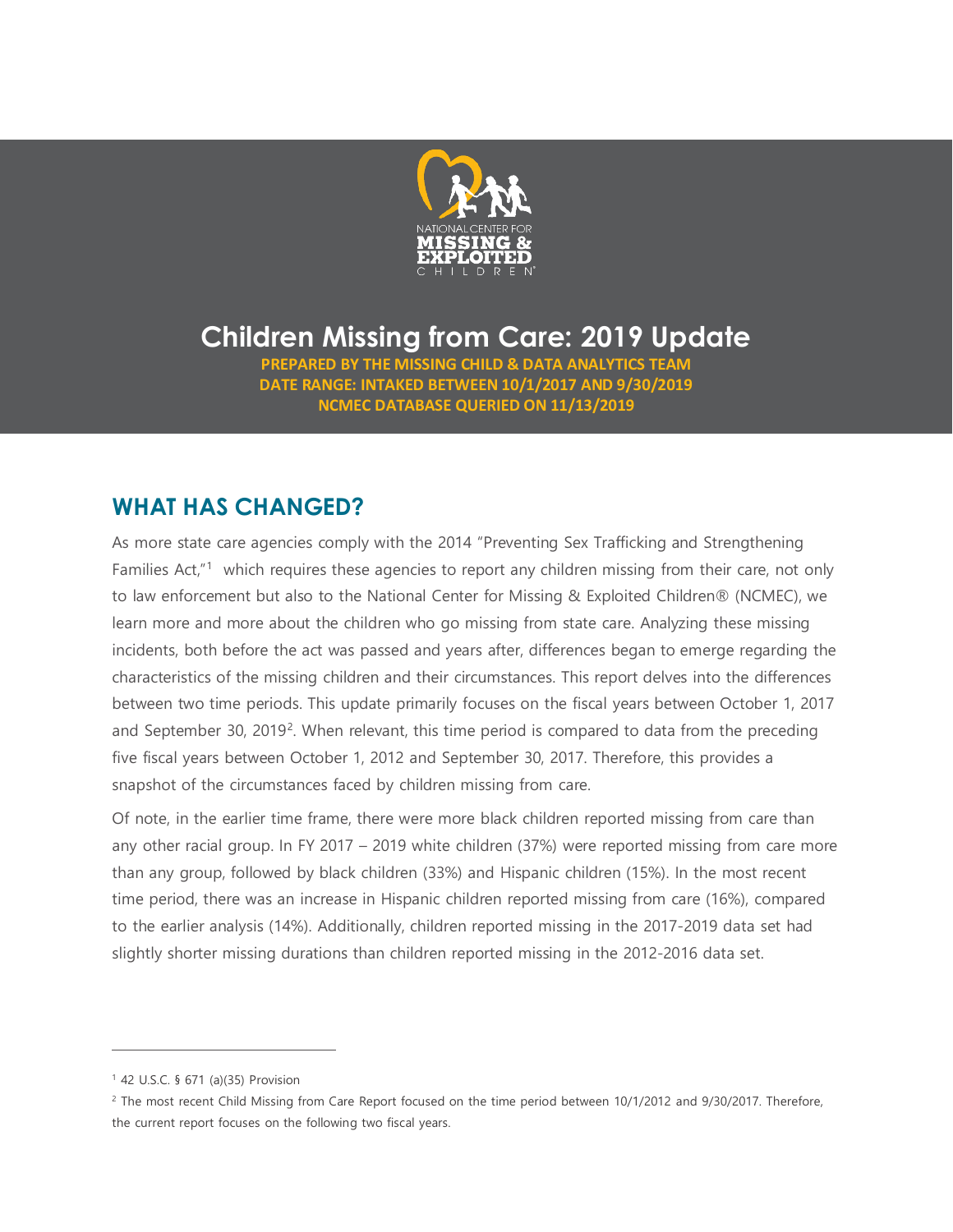### **BACKGROUND AND FOCUS**

l,

With the passage of the "Preventing Sex Trafficking and Strengthening Families Act" in September 2014, states were given two years from the date the act was passed to comply. Since the passage of the act, the number of incidents of missing children reported to NCMEC steadily increased each year before beginning to taper off, as depicted in the chart below. Of all the missing children reported to NCMEC between October 1, 2017 and September 30, 2019, those missing from care made up the majority of all cases (71%).<sup>3</sup> This analysis includes the 94,906 reported incidents of missing children from care<sup>4</sup> during these seven fiscal years.



<span id="page-1-0"></span><sup>&</sup>lt;sup>3</sup> NCMEC tracks incidents of missing children. Children with multiple missing incidents are included in this report unless otherwise noted.

<span id="page-1-1"></span><sup>4</sup> Children missing from care consists of children who were under the legal guardianship of a state social services agency. These children may have been residing in a family placement, foster home, group home, or treatment facility at the time they went missing.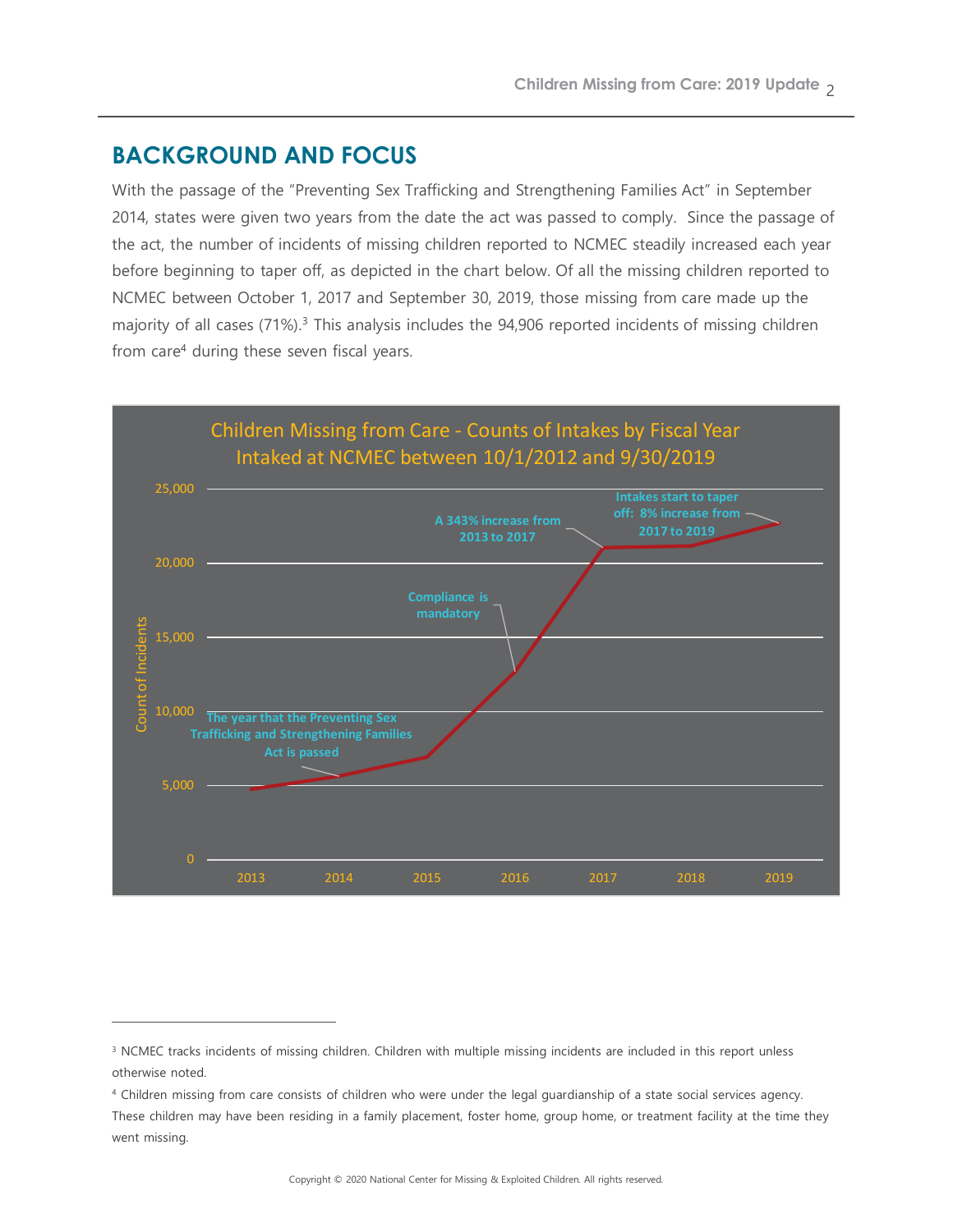#### **WHAT WE HAVE LEARNED ABOUT CHILDREN MISSING FROM CARE**

Children who were missing from care in the most recent fiscal years (September 1, 2017 - September 30, 2019) were primarily endangered runaways (94%), followed by young adults between the ages of 18 and 20[5](#page-2-0) (4%) as a distant second. These proportions were similar to case type proportions for the

previous five fiscal years. More than half of all children missing from care were females (60%), while 40% were males. Both females (93%) and males (89%) were more likely to be between the ages of 13 and 17, with a

## **96% OF ALL CHILDREN MISSING FROM CARE WERE RECOVERED**

mean age of 15. These proportions were similar to age and gender proportions for FY 2012 - 2016.

In FY 2017 – 2019 white children (37%) were reported missing from care more than any group, followed by black children (33%) and Hispanic children (15%). In FY 2012 - 2016, a higher proportion of black children were reported missing from care than white children (40% versus 36%). Of note, the percentage of black children missing from care reported to NCMEC in both time periods remains disproportionate to the average percentage of black children who are in the care system (22%). [6](#page-2-1)

In FY 2017 - 2019, almost three quarters (74%) of all children missing from care went missing from

their foster home placement, and just over half were recovered at home (57%). More males (20%) compared to females (15%) were recovered on the street. In FY 2017 - 2019, males were most likely to be recovered by turning themselves in (41%). This differs from the preceding FY 2012 - 2016, wherein males were most likely to be recovered via police investigation (43%). Females were most likely to be recovered by returning home on their own across all seven fiscal years (43% versus 44%).

l,

**BOTH GENDERS WERE AS LIKELY TO BE RECOVERED IN THE SAME STATE FROM WHERE THEY WENT MISSING DURING THE MOST RECENT TWO FISCAL YEARS (95% FOR FEMALES, 96% FOR MALES)**

#### **HOW MANY TIMES DO THEY GO MISSING?**

Thirty-four percent of all children missing from care had multiple missing incidents in FY 2017 - 2019. More than half of all children with multiple missing incidents went missing on two occasions (51%)

<span id="page-2-0"></span><sup>5</sup> This category is derived from Suzanne's Law, a provision in the PROTECT Act of 2003 (codified at 34 U.S.C. § 41307), which extends to missing young adults the same reporting and law enforcement response requirements already provided for children younger than 18 years of age.

<span id="page-2-1"></span> $6$  U.S. Department of Health and Human Services, Administration for Children and Families, Administration on Children, Youth and Families, Children's Bureau, [http://www.acf.hhs.gov/programs/cb,](http://www.acf.hhs.gov/programs/cb) accessed March 3, 2020.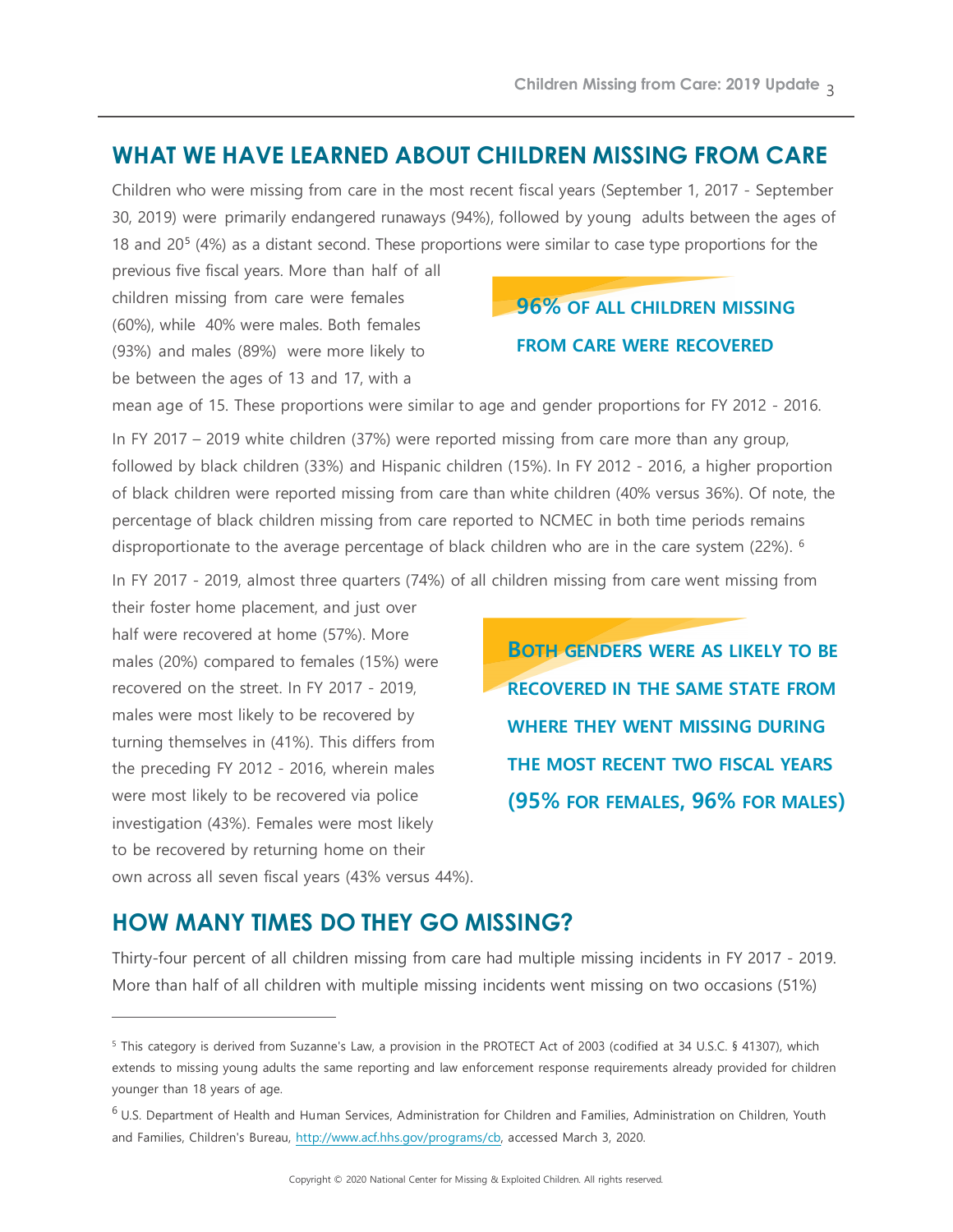while the mean number of missing incidents for each child was three.

During FY 2017 - 2019, those with multiple missing incidents were more likely to be female (60%), white (37%), and between the ages of 13 and 17 (95%), with a mean age of 16.

# **10% OF ALL CHILDREN HAD AT LEAST 4 MISSING INCIDENTS**

## **HOW LONG ARE THEY MISSING?**

During FY 2017 - 2019, **children who went missing from care and were recovered had slightly shorter missing durations when compared to the preceding five fiscal years**. In the most recent time period, there was an average missing duration of 32 days and median missing duration of eight days. The average missing duration for children during FY 2012 - 2016 was 49 days and a median missing duration of 11 days. During FY 2017 – 2019 males and females tended to have similar missing durations. On average, males were missing for an average duration of 31 days and median of seven days compared to females who were missing for a mean duration of 34 days and a median missing duration of eight days. This is a decrease from FY 2012 - 2016, when males had an average

**Female Children Average Missing Duration: (FY 2017-2019)** *WITHOUT AN ENDANGERMENT: 43 DAYS MEAN, 9 DAYS MEDIAN*

*WITH AN ENDANGERMENT: 33 DAYS MEAN, 8 DAYS MEDIAN*

**Male Children Average Missing Duration: (FY 2017- 2019)** *WITHOUT AN ENDANGERMENT: 42 DAYS MEAN, 9 DAYS MEDIAN WITH AN ENDANGERMENT: 29 DAYS MEAN, 7 DAYS MEDAN*

missing duration of 44 days and median missing duration of nine days and females had an average missing duration of 53 days and a median duration of 11 days. During FY 2017 - 2019, nearly a quarter (24%) of all males who were missing from care were recovered within 48 hours, while 18% of

females were recovered within the same time frame. This is a positive change from the preceding five years. During FY 2012 - 2016, 18% of all males were recovered within 48 hours, and 13% of all females were recovered within 48 hours.

The presence of a reported additional endangerment may have made a difference in the length of time children in care were missing during the most recent two fiscal years. **In FY 2017 – 2019, children who had a reported endangerment had a mean missing duration that was a week and a half shorter than children who had no reported endangerments, while the median duration was one day shorter.** Females with an

**IN THE PAST TWO FISCAL YEARS OVER A FIFTH (21%) OF ALL CHILDREN RECOVERED IN THE SAME STATE WERE RECOVERED WITHIN 48 HOURS**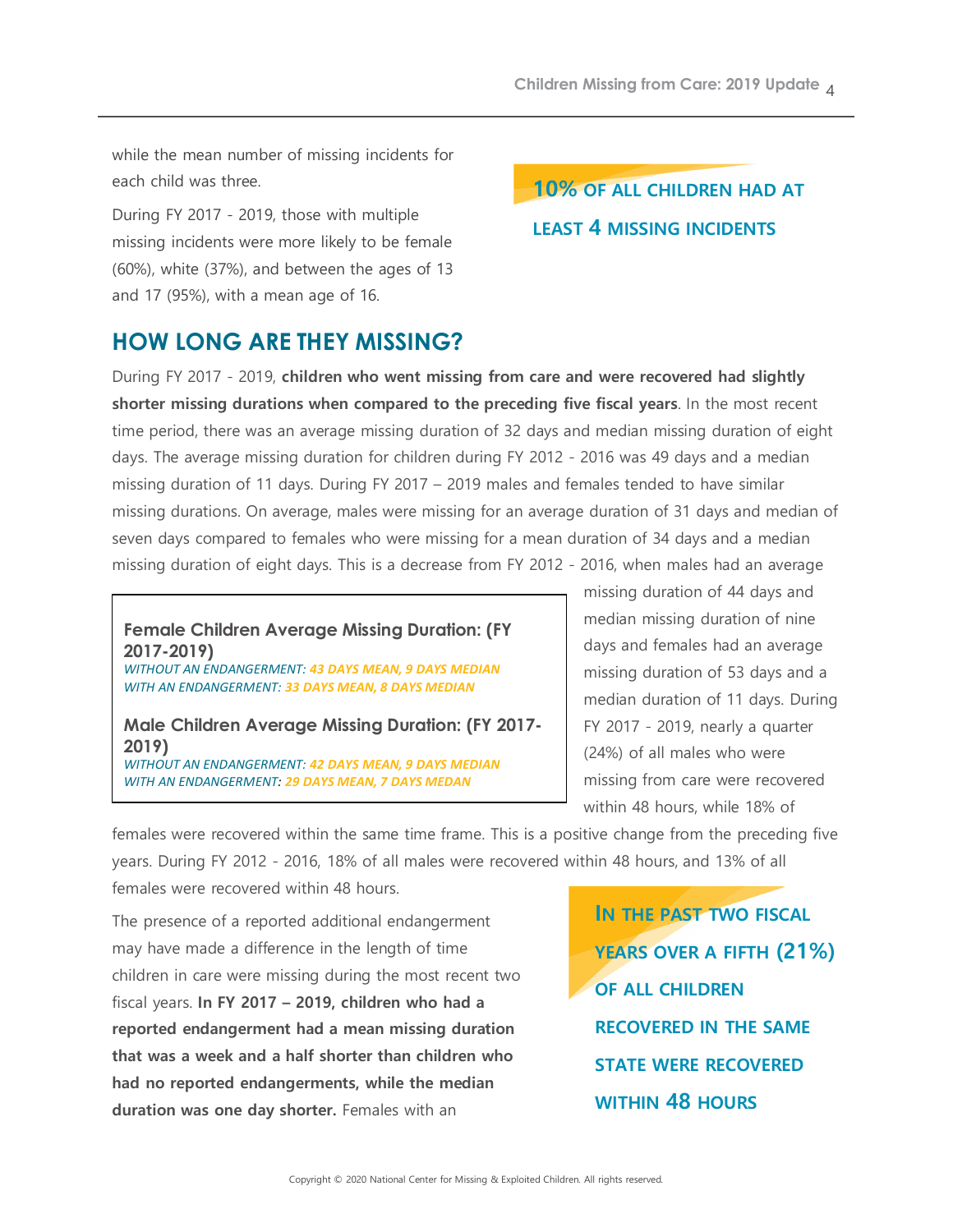endangerment had a longer mean missing duration and a slightly shorter median missing duration than male children with an endangerment. Males who did not have an endangerment had almost the same mean missing duration and the exact same median missing duration as females who did not have an endangerment. The mean missing duration for children without an endangerment decreased between the most recent two fiscal years and the preceding five years, however the median missing duration decreased by three days. In FY 2017 – 2019, these children had a mean missing duration of 43 days and a median missing duration of nine days, while in FY 2012 - 2016 these children had a mean missing duration of 75 days and a median missing duration of 12 days. In comparison, children with an endangerment had a mean missing duration of 31 days and a median missing duration of seven days during the most recent two fiscal years, and a mean missing duration of 46 days and a median missing duration of nine days in the preceding five years.

In FY 2017 - 2019, children missing from care who were recovered in a state other than the one from which they went missing were missing longer. Over half of all children recovered in a different state (51%) were missing for a month or longer, compared to 24% of all children who were recovered in the same state.

As of November 13, 2019, just 2% of children reported missing from care between October 1, 2012 and September 30, 2019 remained actively missing. Eighty-nine percent (1,651 children) of these stillactively missing children went missing during the two most recent fiscal years.

### **CHILDREN MISSING FROM CARE ARE AT RISK**

Eleven categories of endangerments reported to NCMEC during a missing child case were analyzed, including previous missing incidents, possessing a weapon, use of alcohol/drugs, possible gang involvement, mental illness, pregnancy, self-harm and suicidal tendencies, special needs, having a medical condition, and likely victimization through child sex trafficking.

The most common endangerment reported for FY 2017 - 2019 was children who were missing at least once previously (78%). The second most common endangerment was alcohol/drug use (49%), followed by a mental illness diagnosis (39%), suicidal tendencies (16%), likely child sex trafficking victimization (16%), self-harm tendencies (14%), having a medical condition (11%), possible gang involvement (11%), carrying a weapon (5%), a history of pregnancy (6% of all female children), and having a special needs condition (3%). Children missing from care during the preceding five years had similar proportions for each endangerment, with a few minor fluctuations of one or two percentage points. Reporting a mental health condition was the one endangerment to deviate from this pattern; however, this difference was only a matter of four percentage points (39% percent in FY 2017 – 2019 versus 35% in FY 2012 - 2016).

About the same percentage of children had a reported endangerment in FY 2017 - 2019 when compared to the preceding years. Approximately 88% of children had at least one endangerment in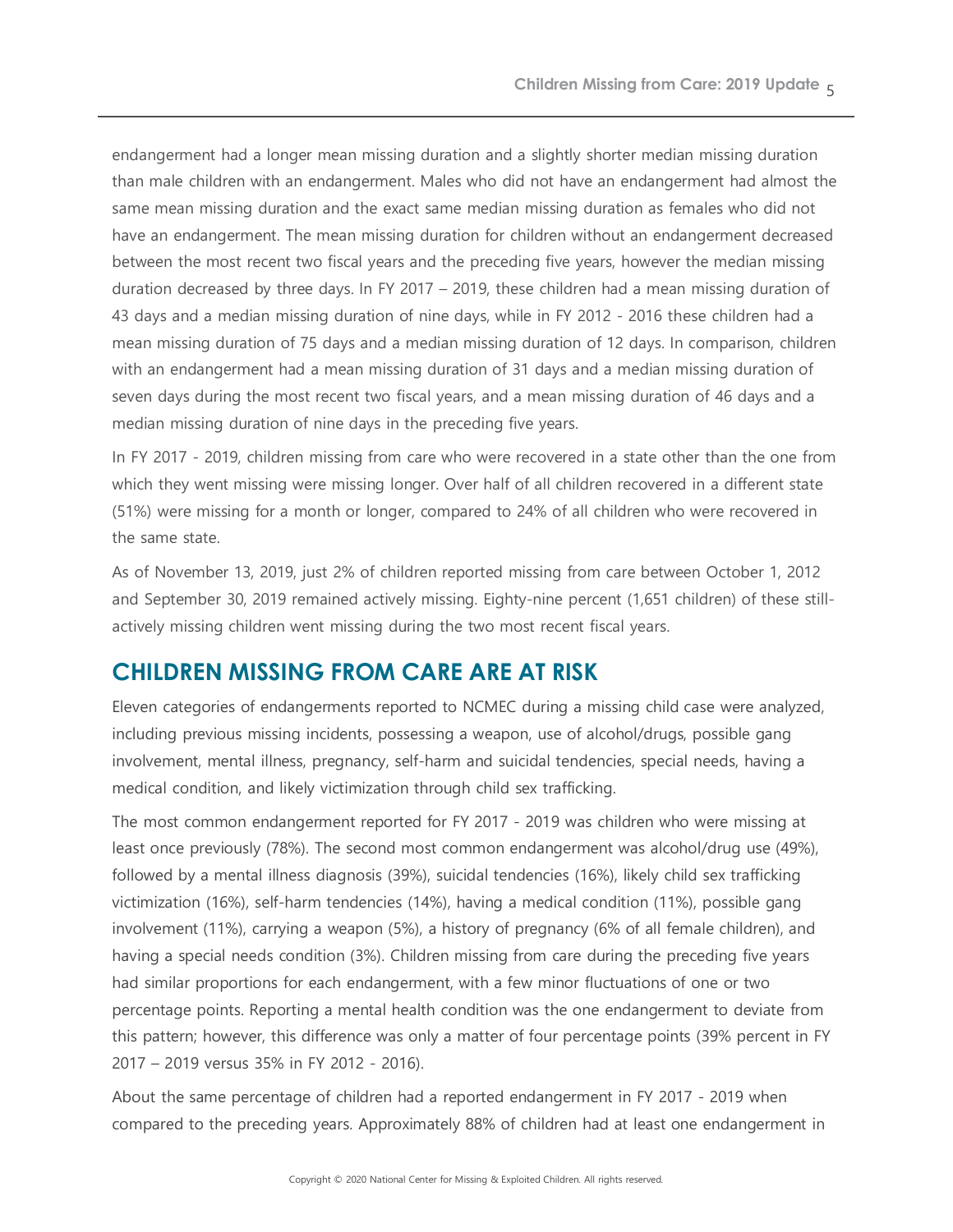the most recent time period, while in FY 2012 - 2016 90% of children had at least one endangerment. In the most recent two fiscal years, 43% had one or two endangerments, and one female child was reported with all eleven endangerments. During this time period, males (15%) were more likely not to



have an endangerment listed compared to females (10%). Nearly a fifth (18%) of females had five or more endangerments, while only 10% of males had five or more. Females had a mean number of three reported endangerments, while males

had a mean number of two endangerments. During FY 2012 - 2016 males and females had the same number of mean endangerments. [7](#page-5-0) 

There were also gender differences among the specific type of endangerments in this sample of children missing from care during FY 2017 - 2019. **Females reported missing from care had significantly higher proportions of child sex trafficking victimization, and self-harm and suicidal tendencies. Males were more likely to reportedly possess a weapon, engage in alcohol or drug use, and have possible gang involvement.**

#### *Alcohol and Drug Use*

l,

In FY 2017 - 2019, 49% of all incidents of children missing from care involved children who were reported to use alcohol or drugs. Marijuana/K2/spice was the most common type of drug indicated (21%), followed by alcohol (19%). Males (24%) were reported to use marijuana/K2/spice more than

<span id="page-5-0"></span> $7$  Due to the inclusion of pregnancy as an endangerment, female children were capable of having all possible endangerments, while male children were not. However, due to the relative rarity of pregnancy (6%) this had little effect on data pertaining to mean number of endangerments.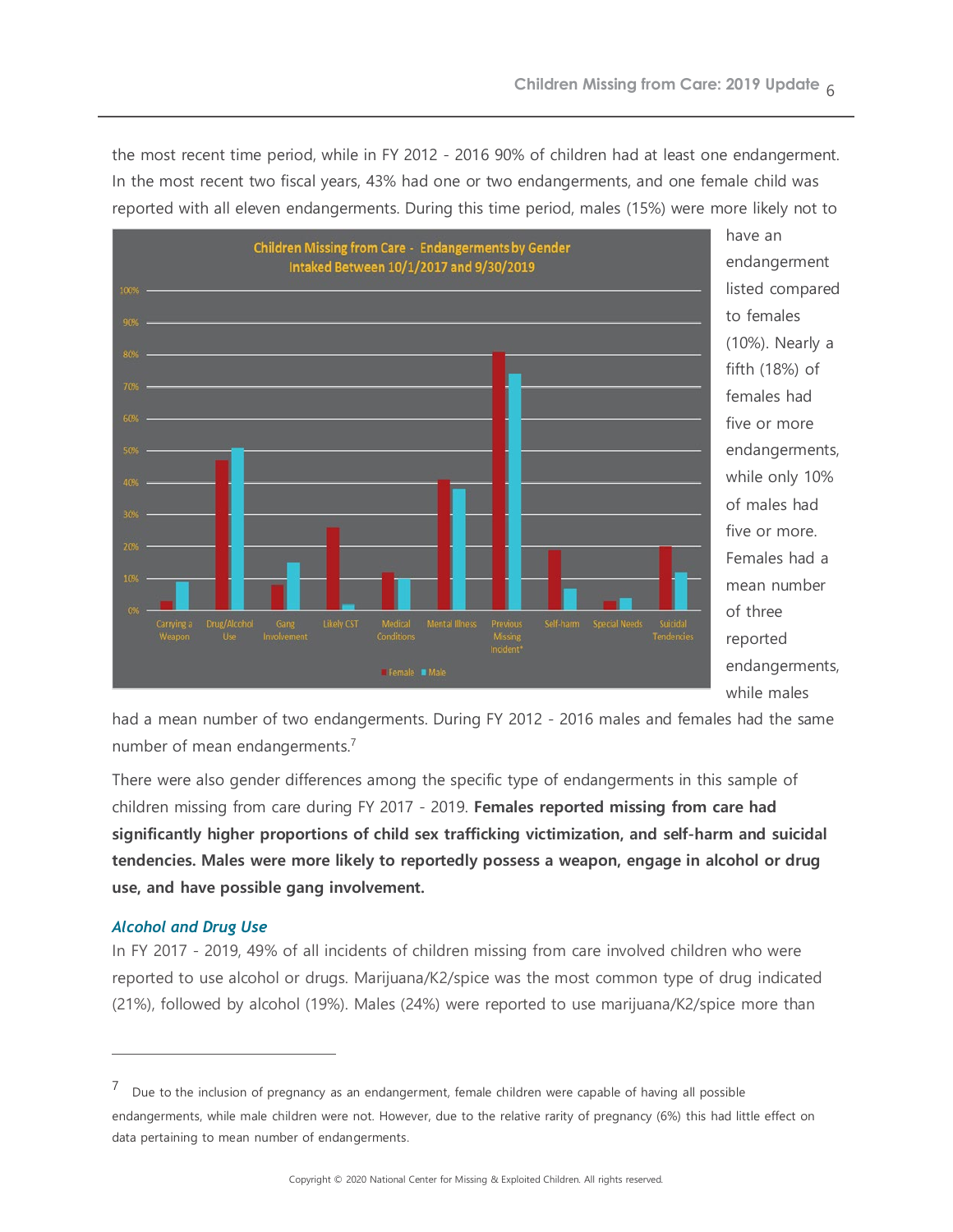females (18%). Though, females (20%) had higher proportions of alcohol use than males (18%). Children who were reported to use drugs had a longer missing duration. Children had similar proportions of reported drug use during FY 2012 - 2016, both as a whole and also when broken out by different types of drugs.

During FY 2017 - 2019, children with a drug endangerment had a mean missing duration of 40 days and a median missing duration of 12 days, while children with no reported drug usage had a mean missing duration of 38 days and median missing duration of six days. In FY 2012 - 2016, children with reported drug usage had an average missing duration of 51 days and a median missing duration of 14 days, while children without reported drug usage had a mean missing duration of 48 days with a median missing duration of eight days.

#### *Mental Illness*

In FY 2017 - 2019, out of all children missing from care, 39% were reportedly diagnosed with a mental illness. This is an increase from FY 2012 - 2016 in which 35% of all children with an endangerment were diagnosed with a mental illness. In FY 2017 – 2019, children with reported mental illness had shorter mean and median missing durations compared to children who did not have this endangerment (35 days and 7, versus 42 and 8 days). In FY 2012 - 2016, children had a longer mean missing duration regardless of whether they had this endangerment or not. Children without a diagnosed mental illness had a mean missing duration of 51 days and median missing duration of 10 days, while children with a diagnosed mental illness had a mean missing duration of 46 days and a median missing duration of 12 days.

#### *Child Sex Trafficking*

In FY 2017 - 2019, black children and white children experienced equal proportions of likely child sex trafficking victimization (35%). There was a recent increase in the proportion of Hispanic children who were likely victims of child sex trafficking. In FY 2017 - 2019, 15% of likely child sex trafficking victims were Hispanic, while in FY 2012 - 2016 11% were Hispanic. The majority of likely child sex trafficking victims were female (94%) and between 15 and 17 years of age (84%). **Recovery times for children likely to have been victimized through child sex trafficking were longer than children who were not likely to have been victimized through sex trafficking (an average of 40 days and a median of seven days, versus a mean of 35 days and a median of seven days).** In FY 2012 - 2016, children had a longer mean and median missing duration regardless of whether they had this endangerment or not. Children who were likely to have been victimized through child sex trafficking had a mean missing duration of 56 days and a median missing duration of 15 days, while children who were not likely to have been victimized through child sex trafficking had a mean missing duration of 52 days and a median missing duration of eight days.